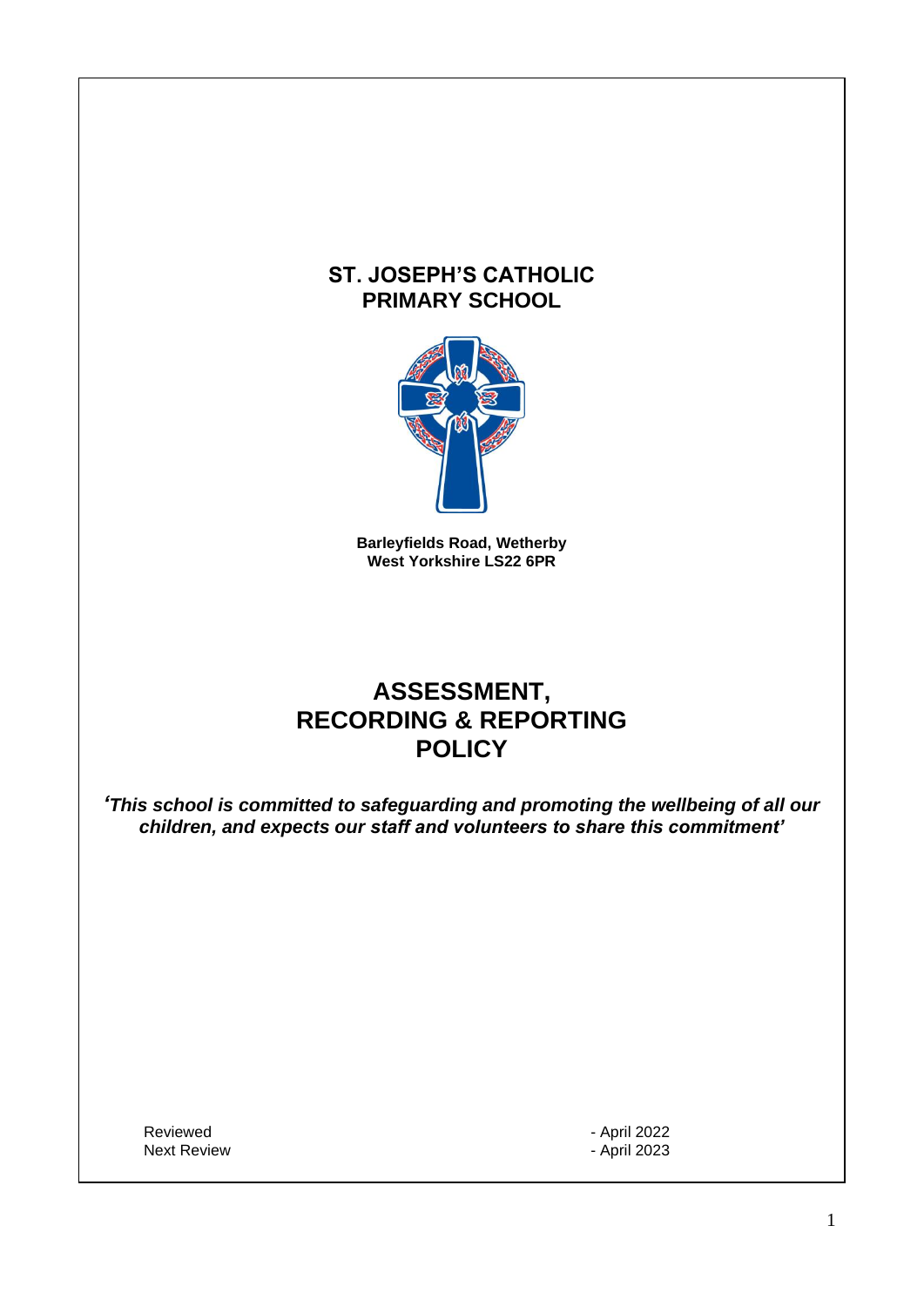# **St Joseph's Catholic Primary School Assessment, Recording and Reporting Policy**

## **Introduction**

Our aims:

- Using a growth mind-set approach, for every child to believe they can learn, know how they are working, understand what they need to do to improve and how to get there.
- For every child to be given the support they need to be motivated, ambitious, independent life-long learners receiving focused feedback, personal targets and individual target setting time.
- For every teacher to plan rigorous ambitious end points and be equipped to make wellfounded judgements about pupils' attainment.
- To understand the concepts and principles of progression and know how to use their assessments to forward plan for pupils of all abilities to achieve challenging end points.
- For St. Joseph's to continue to maintain structured and systematic assessment systems for making regular, useful, manageable and accurate assessment of pupils and for tracking their progress within a coherently planned and sequenced curriculum.
- For every parent/carer to know how their child is progressing, where they need to improve, and how they can support their child together with the classroom teachers.

## **1. Purpose and Nature of Assessment**

Assessment supports teaching and learning and there are three linked aspects which contribute to an increasingly well-informed, rounded and reliable picture of an individual pupil's performance.

- **Day-to-day Assessment:** Learning objectives and outcomes as well as 'Top Tips' (Success Criteria) are made explicit and shared with pupils; peer and self assessment is used and pupils are engaged in their learning and given immediate feedback.
- **Periodic:** Gives a broader view of assessment across the subject; uses National Standards to support assessment in the classroom and involves continual review and improvements to medium term curriculum planning.
- **Transitional:** Is the formal recognition of pupils' achievement which is reported to parents/ carers and often uses external tests or tasks.

# **2. Statutory Requirements**

Our responsibilities are:

- To teach and assess all subjects.
- To teach and assess R.E guided by the 'The Way, The Truth, The Life' scheme.
- To keep a record for each pupil, updated each half term handed into the Assessment Coordinator with data kept in Class Assessment File.
- To assess each child against the national curriculum outcomes for all curriculum subject areas.
- To provide continuous assessment through the form of ongoing observations and individual profiles.
- To provide a written report to parents at least once a year.
- To meet with parents twice during the academic year to feedback to parents.
- To comply with statutory transfer arrangements when a pupil moves to a new school.
- To comply with statutory end of Key Stage assessments and Y1 phonics tests.
- To set end of KS2 school targets.

#### **3. How do we assess children?**

Most assessment is carried out during normal classroom activities in order to plan the next steps in learning, match work to abilities, celebrate progress and success, identify areas where specific support is needed and evaluate teaching and learning. The band posters (Target Tracker materials) support our assessment process. Assessment does not always require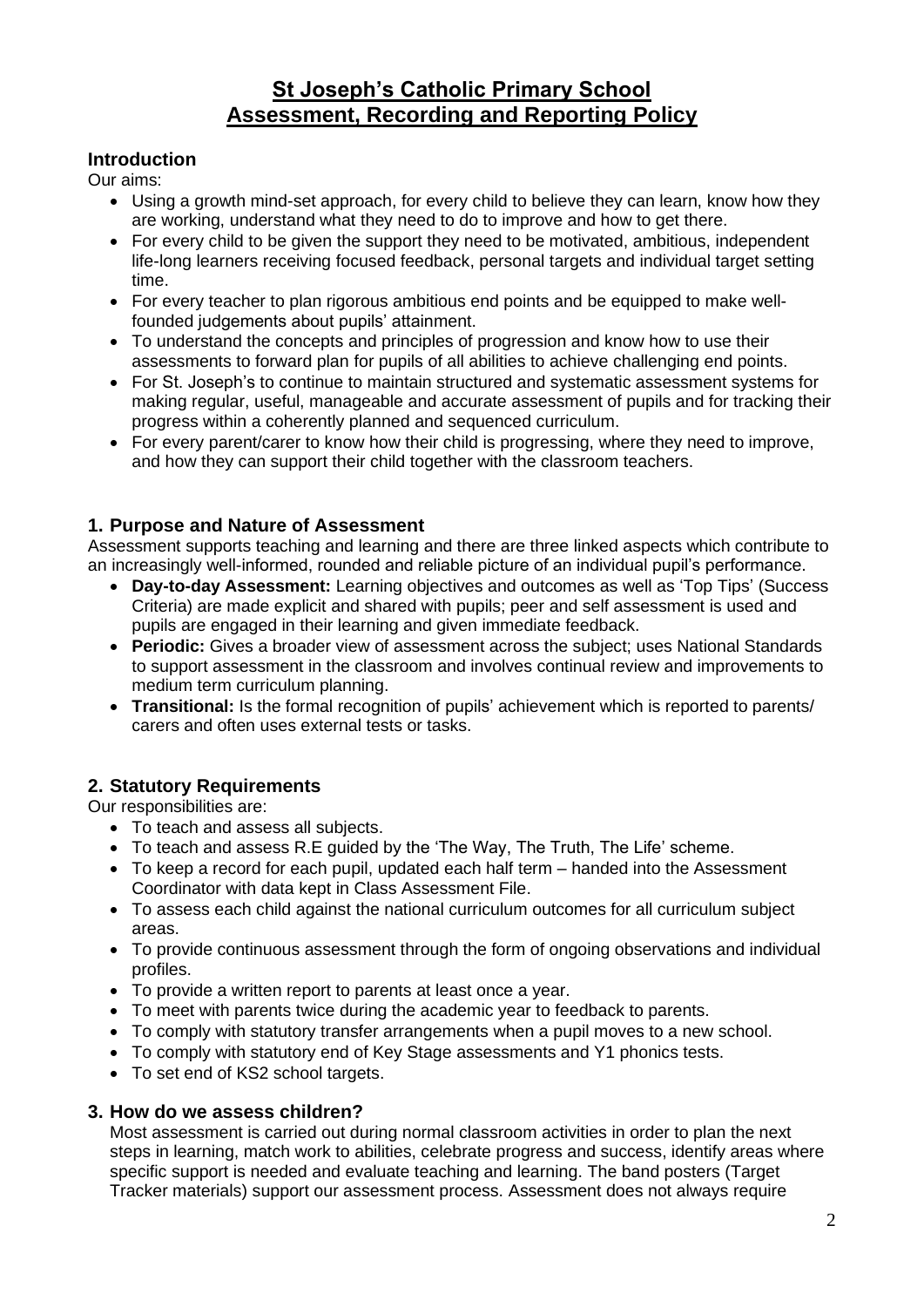special assessment activities but involves recognising significant evidence from the opportunities generated by planned teaching and learning. The tests and assessments used in school provide evidence upon which teachers should make a judgement. Neither tests nor judgements should be used in isolation but should support one another.

- **Day to day:** The work produced by pupils follows a carefully planned sequence of lessons and provides evidence of attainment that is broadly based and ensure depth to learning and application of knowledge and skills. The assessment focuses provide teachers with a framework to look at what pupils have learned and how well it is underpinned and embedded. The outcome provides targets and next steps for pupils. Teachers use day-today assessments and the achievements of individuals to alter groupings to maximise outcomes for all pupils.
- **Using Band Posters for progress and attainment:** When using the band poster materials, judgements within the year group are refined into beginning, beginning  $+$ , working, working  $+$ , secure, secure +. When carrying out these assessments, teachers take into account how independently, how consistently and in what range of contexts the pupil demonstrates their attainment.
- **Effective planning:** The day-to-day, periodic and transitional assessment is part of effective and personalised planning. It focuses on how pupils learn; fosters motivation; promotes understanding of goals and criteria and helps learners know how to improve.
- **Electronic assessment systems:** The use of software and Internet sites that allow pupils to self-assess and teachers to monitor results.
- **Observation:** By focused and informal observation and by sampling 'key' pupils or practical activities.
- **Discussion and questioning:** By focused and informal discussion and carefully planned questioning.
- **Marking and feedback:** Oral feedback and written marking is given against pupils' learning objectives. It is used to agree the Top Tips, to set targets and to arrive at an attainment band. (See school policy on Marking and Feedback).
- **Teacher Assessment**: Statutory teacher assessment takes place at the end of EYFS, Years 2 and 6 and Standard Assessment Tasks in Year 6 and Year 1 (phonics screening). Teacher assessment takes place in all year groups.
- **Peer and Self Assessment:** Pupils are involved in marking; they help to set their own targets and are continually supported in reviewing their own progress.
- **Parental Involvement**: Effective communication between the classroom teacher and parents/carers supports work carried out at home and helps to put strategies in place to assist individual children. Parent Consultation Evenings are held at 2 key points during the year for all children and an end of year written report is shared. In addition, we encourage parents to attend show and share sessions in school and each term there is an open classroom at the end of the day. We have developed a culture collaboration between home and school and this enables good and regular communication between parents and school staff to best support our pupils.

# **4. When do we assess children?**

- We identify assessment opportunities on planning, clearly related to learning objectives and assessment focuses.
- Knowledge, key skills and understanding are assessed and analysed to ensure impact for improvement by class teachers, teaching assistants, subject leaders and by SLT.
- At the end of each key stage using statutory assessment. (Foundation Stage Profile in FS2. Tasks, teacher assessment in Y2 and tests in Y1 (phonics) and Y6).
- Non-core and core subjects are assessed at key points during the half term as outlined on the MTPs.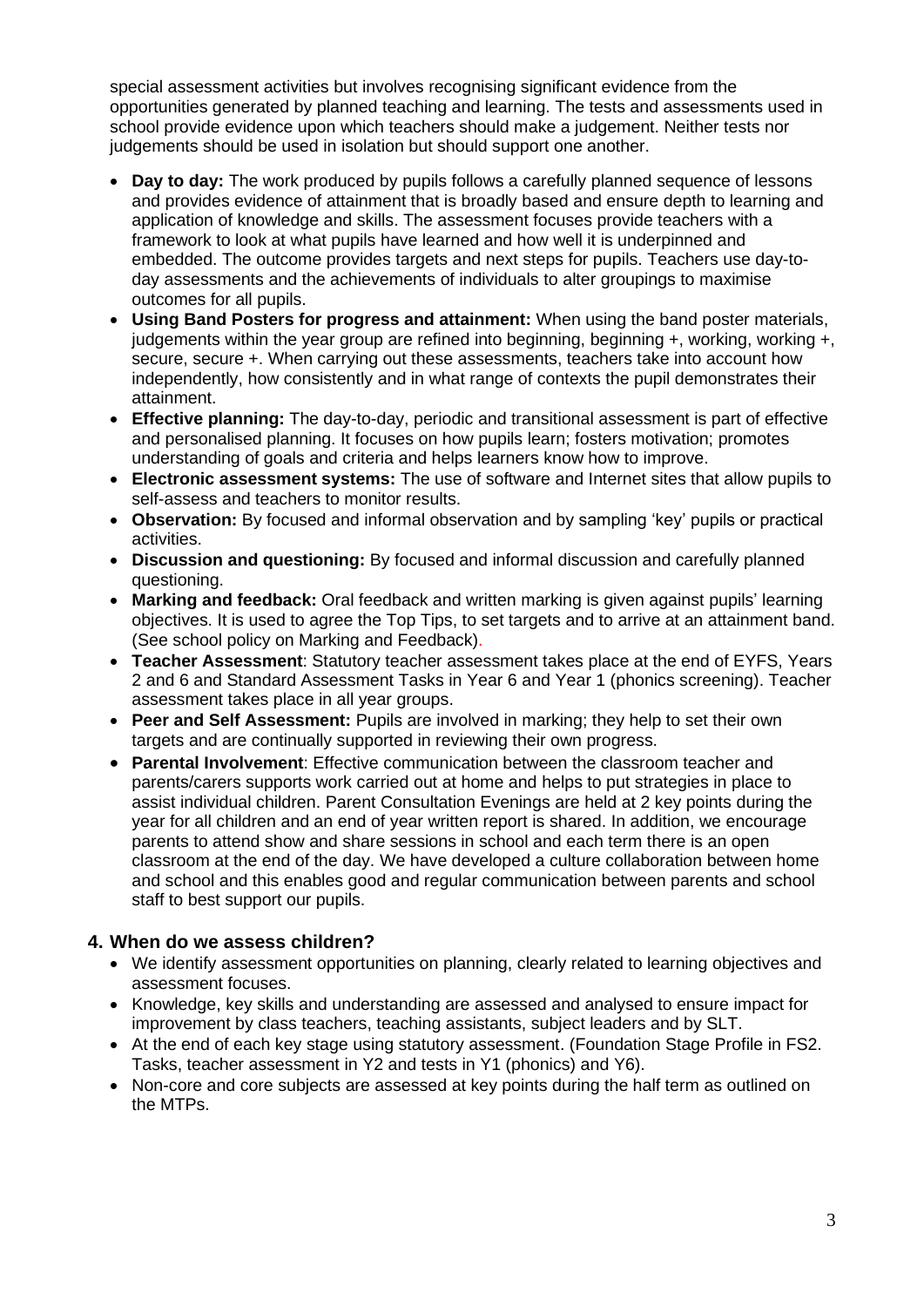# **Assessment of Children Out of their Chronological Age Group**

• If a decision is made to year delay a child during primary school, unless it is clear that the child is unlikely to ever catch up, an annual assessment will take place by late spring/early summer to determine the level of progress made as well as the child's attainment to decide whether the child should continue to remain as a year delay.

#### **5. Use of Assessment Information**

- Pupil progress is carefully tracked and analysed against set targets. Attainment is also analysed against age related expectations in order to establish individual progress and gain an overview of whole school standards.
- All teachers input and use the attainment mapping grids and trackers (Target Tracker) as part of Quality First Teaching and have a clear understanding of every pupil's needs. They ensure that data analysis is completed at least termly and that the information is used to provide additional teaching support to the identified groups, provide intervention for individuals/groups, to organise quality first top up sessions and to inform planning. This information is shared with the school's Intervention Lead, Teaching Assistants and the pupils.
- Each half term pupil progress meetings are held between the Headteacher, Assessment Coordinator, teachers and if necessary, the Special Educational Needs Co-ordinator (SENCO) in order to discuss pupils individually. The 'Age Related Profile Report' and the 'Points Progress Between Terms' section from Target Tracker are used at these meetings for all classes Y1-Y6. In FS, the 'Age Related Profile Report for EYFS' and 'Age Related Expectation Summary Report' and 'Pupil Attainment' reports are used.
- Planning is modified; adapting it to meet the needs of the different cohorts and outcomes.
- The assessment and involvement of pupils in planning helps to appropriately pitch the content and create meaningful contexts.
- The on-going assessments inform daily short term planning and build up a picture of progress and learning.
- The day-to-day assessments give children their next steps in learning. Teachers plan time for the children to act on feedback and respond to marking.
- The summative assessments at key points during the year are used in monitoring & evaluation such as to inform further planning, to re-group pupils and when planning intervention and support. They also inform the following year class teacher and provide evidence in the reports to parents.
- Assessment helps inform the classroom teacher, the Intervention Lead, the Inclusion Manager and any other member of staff delivering interventions of the effectiveness of any intervention groups or strategies being used.

# **6. Target Setting**

- The process of target setting is informed by prior attainment, comparative information and with the school's contextual knowledge about particular cohorts. This also ensures challenging teacher forecasts.
- The Governing Body is responsible for setting targets and are involved in the process.
- Our School Development Plan is informed by our data analysis and target setting.
- Children are involved in setting targets by discussion, marking & by regular review of their progress. We share lesson objectives/targets and Top Tips with all pupils.

#### **7. Standardisation and Moderation**

- Staff have regular meetings to moderate work against National Standards. Work is carefully examined using exemplar and interim standards.
- Staff have regular involvement in moderating a random selection of pupils' work. A specific focus is agreed for each moderation to help check the consistency of teachers' judgements,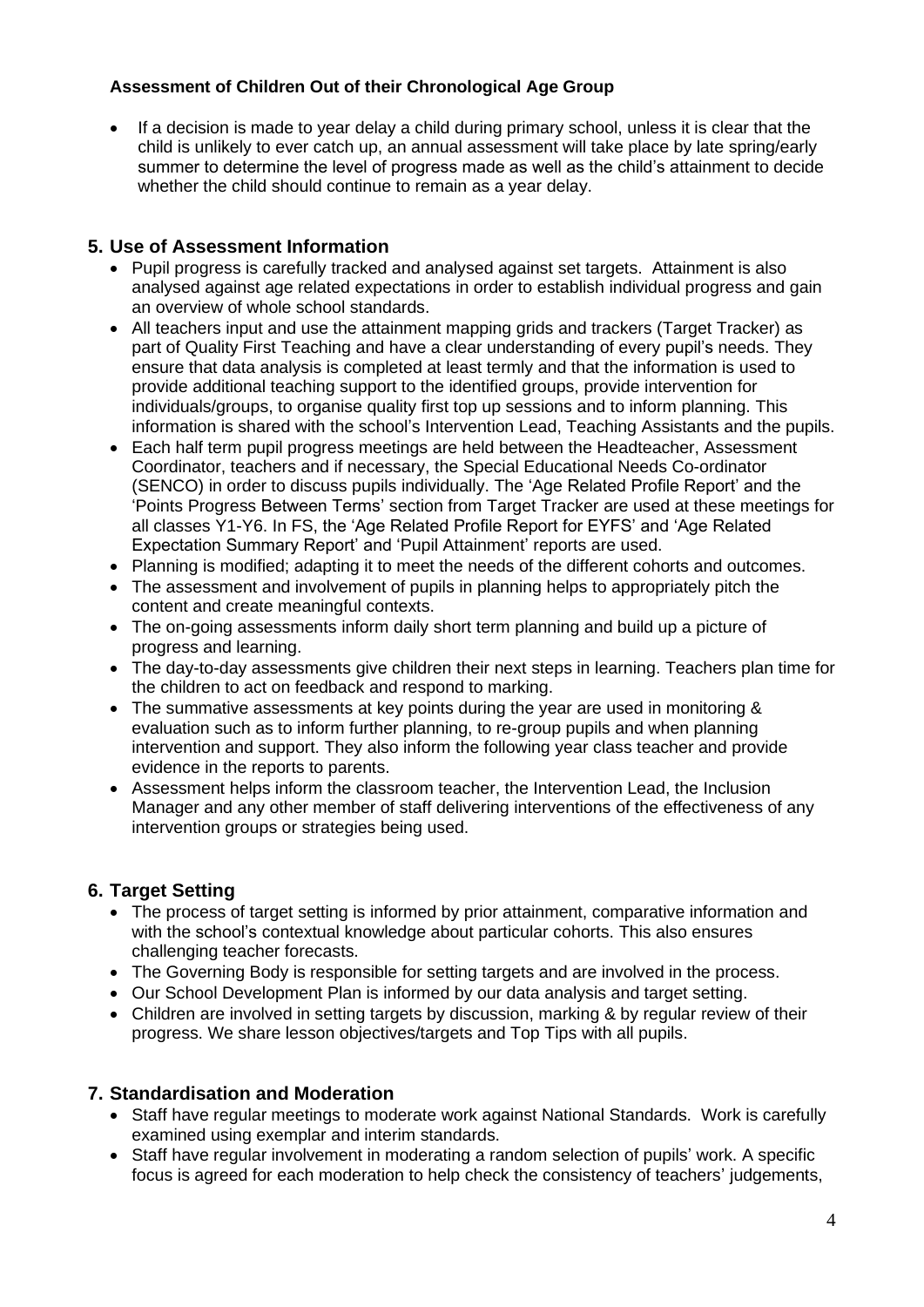identify and resolve any differences and to agree school standards. These are conducted both internally and externally.

• Staff involved in Foundation Stage Profile, or Key Stage 1 Standard Assessment Tasks, attend training which includes the moderation of children's work and carry out paired assessments and observations and moderate both internally and externally.

# **8. Record Systems for Assessments**

useful, and easy to interpret and avoid unnecessary duplication. They enable us to monitor progress, achievement and learning, provide clear evidence for reports to parents, teachers and other interested parties and satisfy statutory requirements.

The following systems are in place:

- Whole school long, medium and short term planning (and evaluated records of experience).
- Marking and Feedback (supported by a consistent whole school policy).
- Chris Quigley Essential Milestones are used to support assessment judgements made.
- Sounds-Write is used to deliver and assess phonics.
- Informal Records (mark books, observation notes, 'sticky labels' etc).
- Questioning and discussion, observations.
- Annual teacher assessment/target setting sheets.
- Cohort tracking sheets.
- School subject portfolios which exemplify work within each band.
- Special Educational Needs (SEND) records in accordance with the Code of Practice.
- EAL (English as an additional language) Acquisition Records using extended Qualifications and Curriculum Authority (QCA) steps.
- We have agreed what has to be passed on to receiving teachers to ensure an effective and smooth transition period for our pupil.

#### **9. Reporting**

- Statutory requirements are met. All parents receive a written report in the summer term which shows attainment in each subject studied (including PSHE), a general statement of progress and interests, a record of attendance and at the end of each Key Stage, any statutory assessment information. Parents' consultation evenings are held twice a year for all parents.
- Foundation Stage assessment information is reported to parents at the end of Foundation Stage 2 however developmental assessment information is held in a range of formats in school and these can be discussed with our class teachers at different points of the year. Tapestry is used in the EYFS. Parents are actively encouraged to add any learning moments that happen outside of school to their child's profile.
- Information is transferred to High Schools using Leeds Local Education Authority transfer documentation.
- Results of statutory assessments are available on our web site: www.stiosephswetherby.com

#### **10. Monitoring and Evaluation**

- Monitoring of consistent implementation of assessment & marking is carried out by the Senior Leadership Team.
- Cross moderation between year groups/Key Stages/cluster groups is essential in ensuring that assessment is accurate and in line with National Standards.
- Subject leaders monitor assessment and marking of their own subject.
- The Senior Leadership Team monitor medium and/or short term planning. As part of this process, they evaluate the appropriateness/effectiveness of assessment opportunities and outcomes.